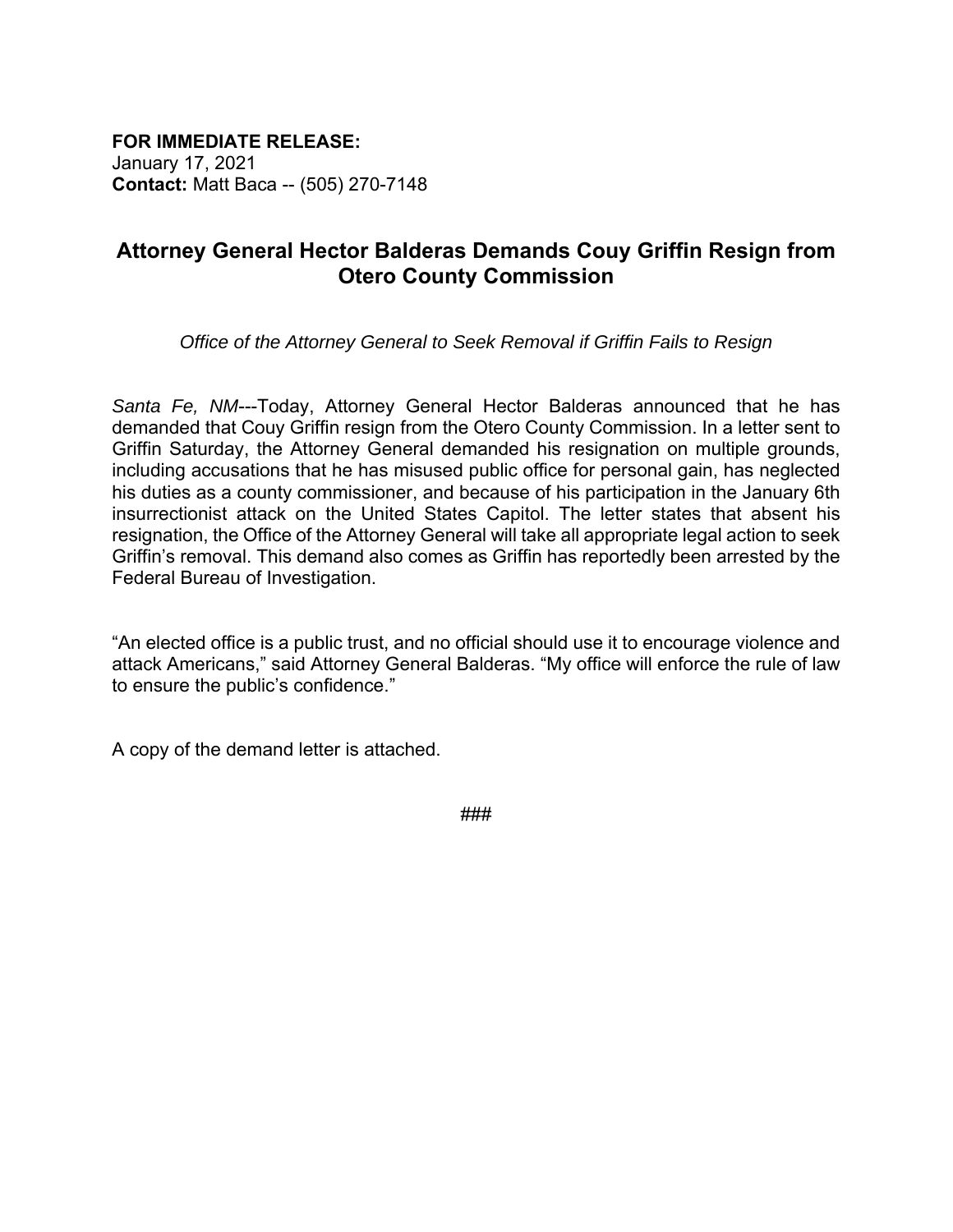## STATE OF NEW MEXICO OFFICE OF THE ATTORNEY GENERAL



## HECTOR H. BALDERAS ATTORNEY GENERAL

January 16, 2021

*Via Email* Couy Griffin Otero County Commission 1101 New York Avenue Alamogordo, NM 88310 [cgriffin@co.otero.nm.us](mailto:cgriffin@co.otero.nm.us)

Mr. Griffin,

All public officials in the State of New Mexico have the duty to treat their position as a public trust, to use their office to advance only the public benefit, and at all times act in a manner that justifies the public's confidence in them. *See* NMSA 1978, § 10-16-3. Because of this unwavering obligation, I am writing to put you on notice that I will seek your removal from office unless you immediately resign from the Otero County Commission. In the last two years, you have been accused of using public money to advance your personal profile and agenda<sup>1</sup>, used the platform given to you by your status as a Commissioner to spread racism<sup>2</sup>, demean

<sup>1</sup> *State Auditor investigating donations made to Couy Grif in*, Alamogordo Daily News, October 26, 2020, [https://www.alamogordonews.com/story/news/local/community/2020/10/26/new-mexico-auditor-investigating-dona](https://www.alamogordonews.com/story/news/local/community/2020/10/26/new-mexico-auditor-investigating-donations-cowboys-trump-couy-griffin/5996805002/) [tions-cowboys-trump-couy-griffin/5996805002/](https://www.alamogordonews.com/story/news/local/community/2020/10/26/new-mexico-auditor-investigating-donations-cowboys-trump-couy-griffin/5996805002/)

<sup>2</sup> *New Mexico Republicans, Trump respond to Couy Grif in's 'go back to Africa' video*, Alamogordo Daily News, July 29, 2020,

[https://www.alamogordonews.com/story/news/local/community/2020/07/29/trump-new-mexico-republicans-democr](https://www.alamogordonews.com/story/news/local/community/2020/07/29/trump-new-mexico-republicans-democrats-couy-griffin-go-back-africa-video/5525522002/) [ats-couy-griffin-go-back-africa-video/5525522002/](https://www.alamogordonews.com/story/news/local/community/2020/07/29/trump-new-mexico-republicans-democrats-couy-griffin-go-back-africa-video/5525522002/)

TOLL FREE 1-844-255-9210 TELEPHONE: (505) 490-4060 FAX: (505)490-4883 www.nmag.gov MAILING ADDRESS: P.O. DRAWER 1508 - SANTA FE, NEW MEXICO 87504-1508 STREET ADDRESS: 408 GALISTEO STREET - SANTA FE, NEW MEXICO 87501